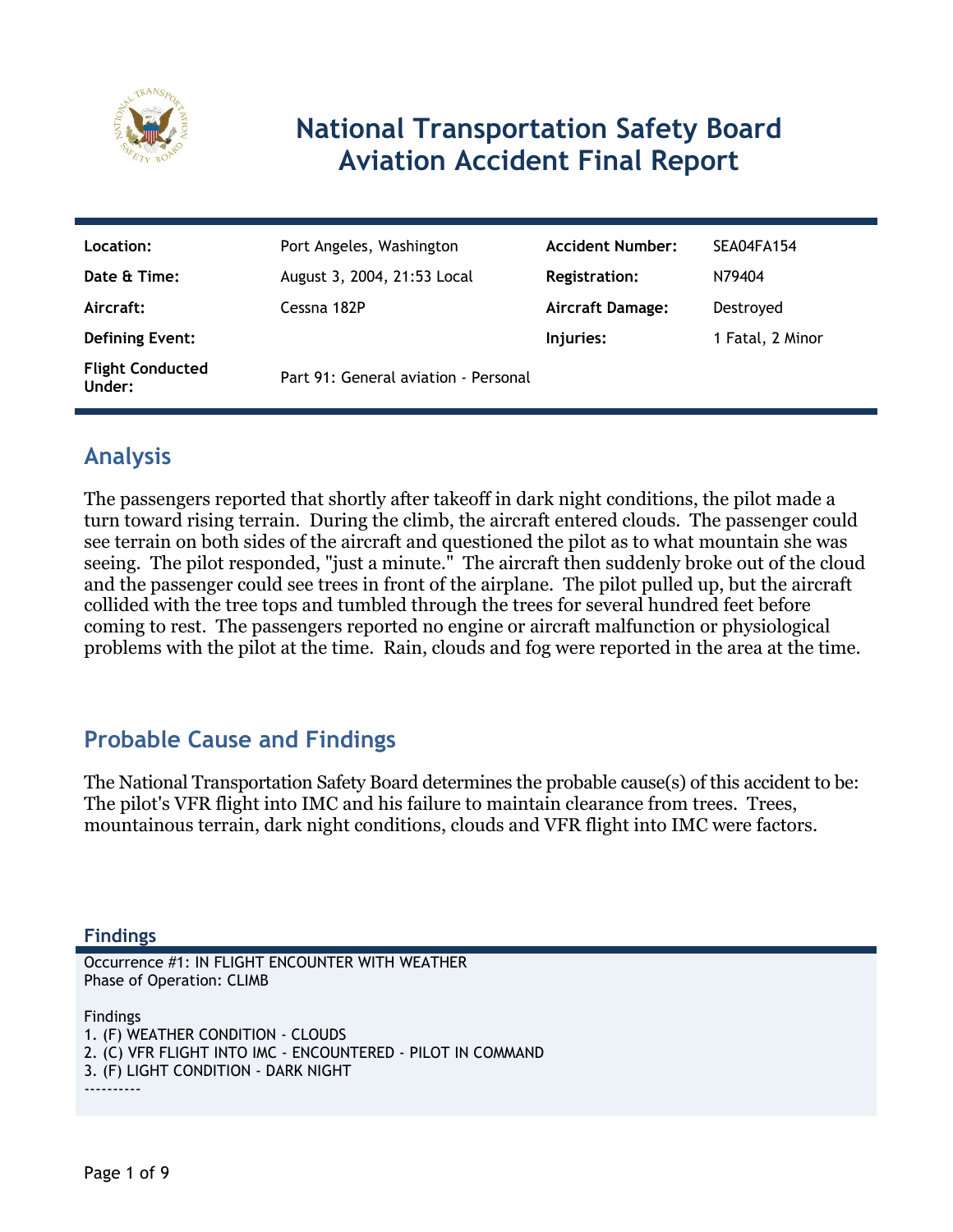Occurrence #2: IN FLIGHT COLLISION WITH OBJECT Phase of Operation: CLIMB

Findings 4. (F) OBJECT - TREE(S) 5. (C) CLEARANCE - NOT MAINTAINED - PILOT IN COMMAND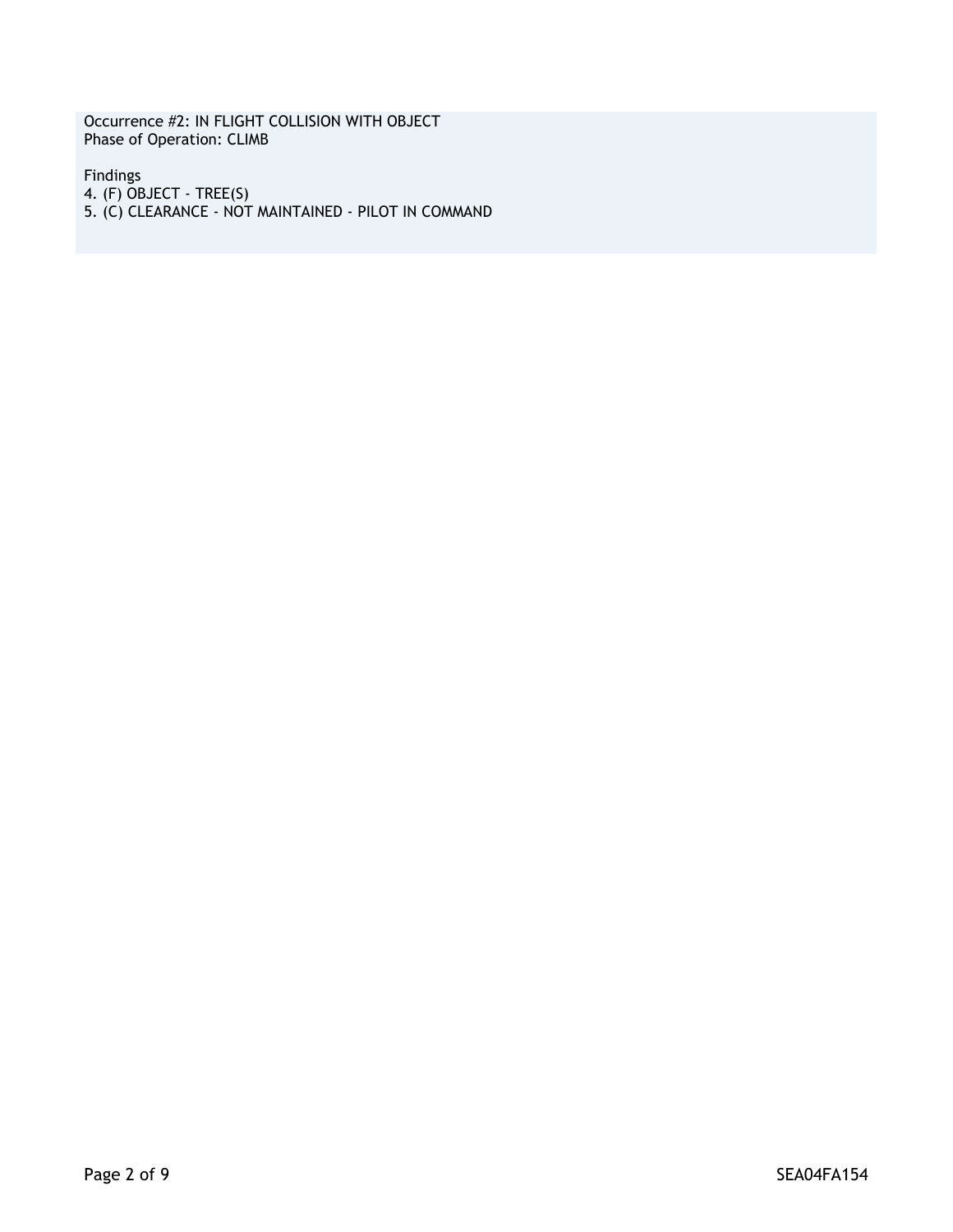### **Factual Information**

#### HISTORY OF FLIGHT

On August 3, 2004, about 2153 Pacific daylight time, a Cessna 182P, N79404, registered to a private individual and being operated by Rite Brothers Aviation, was destroyed on impact with trees and terrain, approximately six miles south of Port Angeles, Washington. The instrument rated commercial pilot was fatally injured and the two passengers received minor injuries. The 14 CFR Part 91 personal flight initially took off in night visual meteorological conditions before entering instrument meteorological conditions. No flight plan had been filed. The flight originated at the Fairchild International Airport (CLM), Port Angeles, Washington, approximately eight minutes earlier, and was en route to Boeing Field / King County International (BFI), Seattle, Washington. There was no fire or report of an ELT activation.

During an interview with the passengers on August 5, by investigators from the National Transportation Safety Board and Federal Aviation Administration, and in subsequent written statements, the two passengers reported that they met the pilot, who was also a friend, at the airport about 2100 for the purpose of flying them to Boeing Field to meet friends. The passengers reported that the takeoff was to the east. After departure, they noticed the lights of Port Angeles out the left (north) side of the airplane. They reported that during the climb, the airplane gradually began a turn to the right (south), and then encountered the clouds. The front seat passenger stated that they quickly ascended to approximately 2,000 feet and that the pilot made the statement that they were going to fly above the clouds. The front seat passenger then asked the pilot what mountain was located to their right as it seemed to her that they were in a valley as she could see terrain on both sides of the airplane. The pilot responded "just a minute." The airplane then broke out of the clouds and the front seat passenger could see trees. The pilot responded by pulling up, however, the airplane immediately collided with the tree tops and began to tumble before coming to rest.

The passenger seated in the left rear reported similar circumstances adding that the weather at the airport was partly cloudy around the airport, with Port Angeles being clear. The passenger reported that, "There was no indication of mechanical failure, or physiological problem with the pilot." The passenger also reported that during the climb, she had asked the pilot how fast they were going and he responded 100 knots.

Both passengers reported that the pilot did not indicate to them the intended route of flight to Boeing Field and they did not know why the pilot turned toward the mountains after takeoff. All three were wearing headsets and were able to talk amongst themselves during the flight.

Witnesses at the Heart-of-the-Hills Campground located about half-a-mile north of the accident site reported hearing (engine noise) and seeing an airplane flying low heading to the southwest at less than 500 feet above ground level. The sound of the engine was heard during this time as the airplane continued toward the mountains. Within seconds of hearing and observing the aircraft, the sound of the impact was heard followed by the engine sound stopping. One witness reported seeing the lights on the airplane (nose, both wingtips and navigation lights). Another witness stated that, "It did not sound like it was having any engine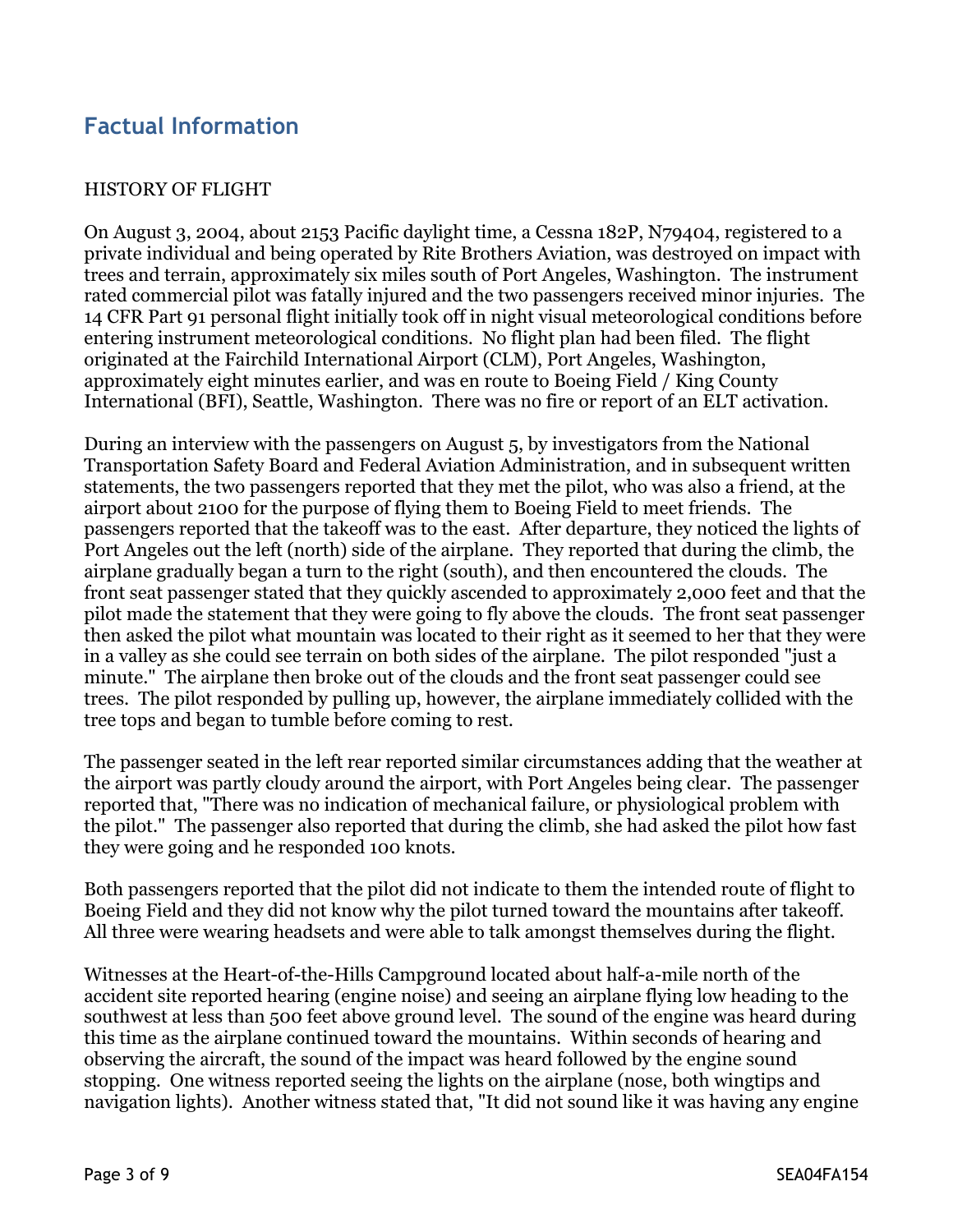problems. The weather - raining and low clouds."

Park service personnel reported that the Heart-of-the Hills Campground elevation is approximately 1,850 feet mean sea level. Shortly after calls were received from the witnesses reporting the accident, park service personnel began a search. The Fire and Aviation Management Officer reported that he began to hike the hill above the campground and reported that he started hitting misty fog about 500 feet above the campground around 0100 the following morning. The fog got heavier the higher he climbed to about 2,600 to 2,700 feet on the ridgeline. Unable to continue due to the dark night conditions and steep terrain, the officer discontinued his ground search about 0230.

The passengers reported that at daylight, they were able to find their cell phone among the wreckage and called 911. Search and rescue personnel located the accident site about 0800 on August 4, 2004.

#### PERSONNEL INFORMATION

At the time of the accident, the pilot held a commercial certificate for single and multi-engine aircraft with an instrument rating. The pilot's flight logbooks indicated a total flight time in all aircraft of approximately 668 hours, with approximately 523 hours as pilot-in-command. A total flight time in the make/model aircraft involved in the accident was approximately 37 hours. The logbook indicated an instrument competency check sign-off on June 12, 2004, with six instrument landing system approaches recorded at Port Angeles. A flight review sign-off was indicated on October 16, 2002, in a Cessna 172.

The pilot held a second class medical certificate dated March 5, 2004. A restriction was listed as must wear lenses for distance - possess glasses for near vision.

The pilot was a resident of Port Angeles, and the flight logbook indicated several years of flying from the Port Angles Airport to airports in the local area, to include several flight to and from Seattle/Boeing Field.

#### METEOROLOGICAL INFORMATION

Seattle Automated Flight Service Station reported the METAR weather for Port Angeles Airport at 2053 as wind from 270 degrees at 5 knots. Visibility was 10 statute miles with light rain. Few clouds were reported at 2,400 feet, scattered clouds at 2,900 feet and overcast at 3,700 feet. Temperature was 16 degrees C and dewpoint was 14 degrees C. The altimeter setting was 30.01" Hg.

The METAR weather at 2153 reported the wind from 280 degrees at 4 knots. Visibility was 7 statute miles with light rain. An overcast layer was reported at 3,700 feet. Temperature and dewpoint were 14 degrees C. The altimeter setting was 30.02" Hg.

Personnel at Rite Brothers reported that the pilot obtained weather from the computer system located at their facility. Flight plan information was input, however, did not go through due to incomplete information input by the pilot.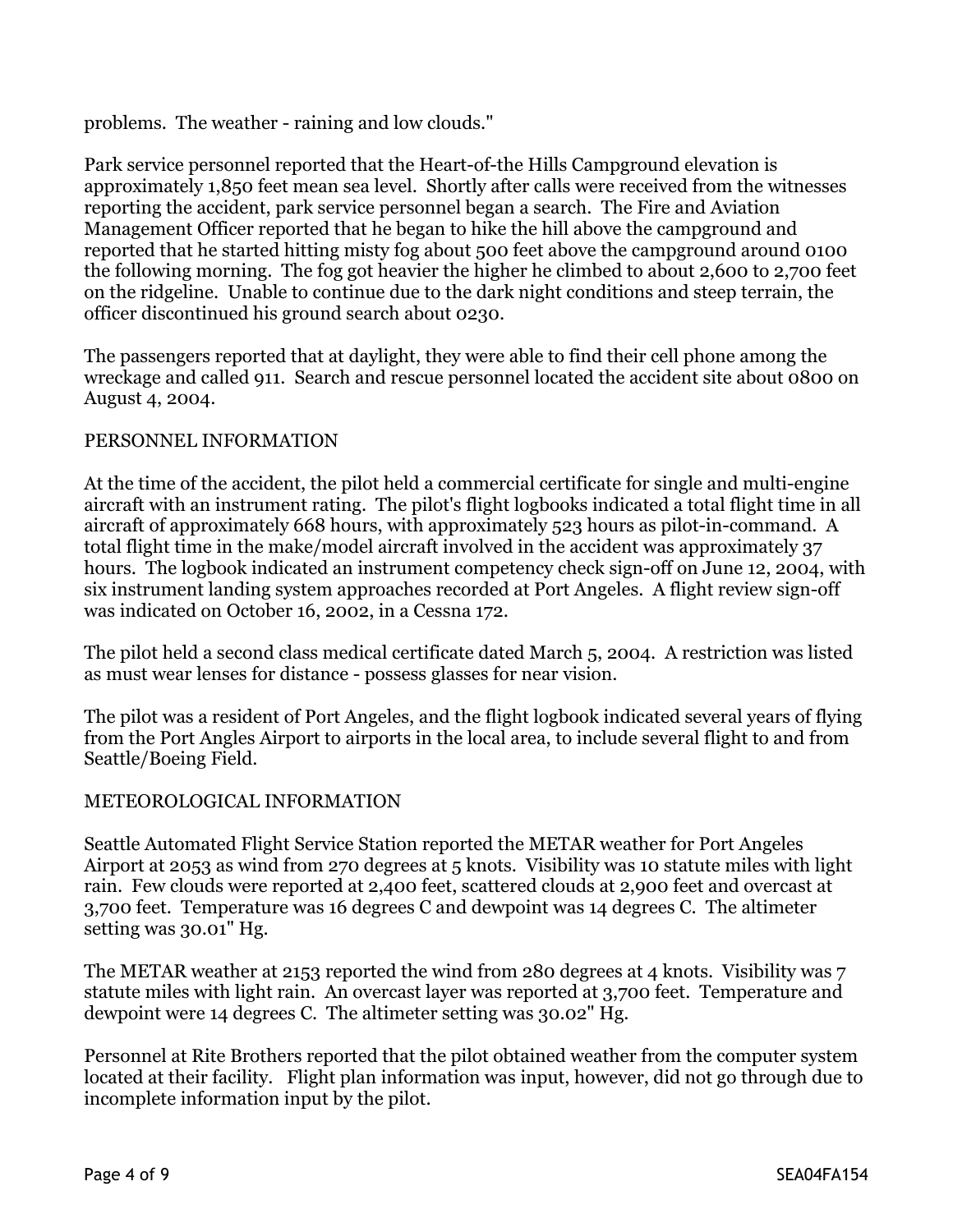#### WRECKAGE AND IMPACT INFORMATION

On site documentation of the wreckage was conducted on August 5, 2004, by investigators from the National Transportation Safety Board, Federal Aviation Administration and Cessna Aircraft Company.

The wreckage was located in a remote, densely forested area, along terrain that sloped downward at approximately 45 degrees. Coordinates of the wreckage site were determined, with the aid of a hand held global positioning system (GPS), to be 48 degrees, 01.52 minutes North latitude, 123 degrees, 26.13 minutes West longitude, at an elevation of approximately 3,000 feet mean sea level. The terrain to the south rose to heights to about 5,000 feet.

The wreckage distribution path crossed the Angeles Lake Trail in an east-west direction. Trees to the west of the main wreckage were broken approximately 80 feet above ground level. The debris field encompassed an area approximately 310 feet long and approximately 80 feet wide, on a magnetic heading of 090 degrees.

Wreckage located at the initial impact point consisted of the outboard nine feet of the right wing, with the entire aileron attached at the hinges. A leading edge indentation, with brown transfer signatures and aft crushing, was noted 32 inches inboard from the wing tip. The aileron control cable had separated and the ends were frayed.

The left outboard wing, with the lift strut attached to the wing section attach point, was located approximately 50 feet from the initial impact point was entangled in the limbs of a tree approximately 60 feet above ground level.

The left inboard wing, flap and partial fuel tank with the vented fuel cap in place, was located approximately 100 feet from the initial impact point. The remaining section of the left fuel tank was found with a leading edge indention. Along this indentation, brown transfer signatures were noted. The left flap bellcrank and cable were attached, and the separated flight control cable ends were frayed.

The empennage, consisting of the horizontal stabilizer, vertical stabilizer, partially attached left and right elevator, and attached rudder, was located approximately 160 feet from the initial impact point. The counterweights for both elevators and rudder were present. Control cable continuity was established, from the elevator and rudder bellcranks, forward approximately three feet. The control cable ends for the elevator and the rudder were frayed.

The cabin section of the airplane came to rest topside up, on a heading of approximately 160 degrees, and approximately 225 feet from the initial impact point The cabin section included the area just forward of the front seats and extended back to the aft section of the baggage compartment. The area forward of the front seats, excluding the engine and propeller, was folded under the cabin. A six foot section of the aft fuselage was located approximately 50 feet west of the cabin section.

The engine, with propeller assembly still attached to the crankshaft, was found approximately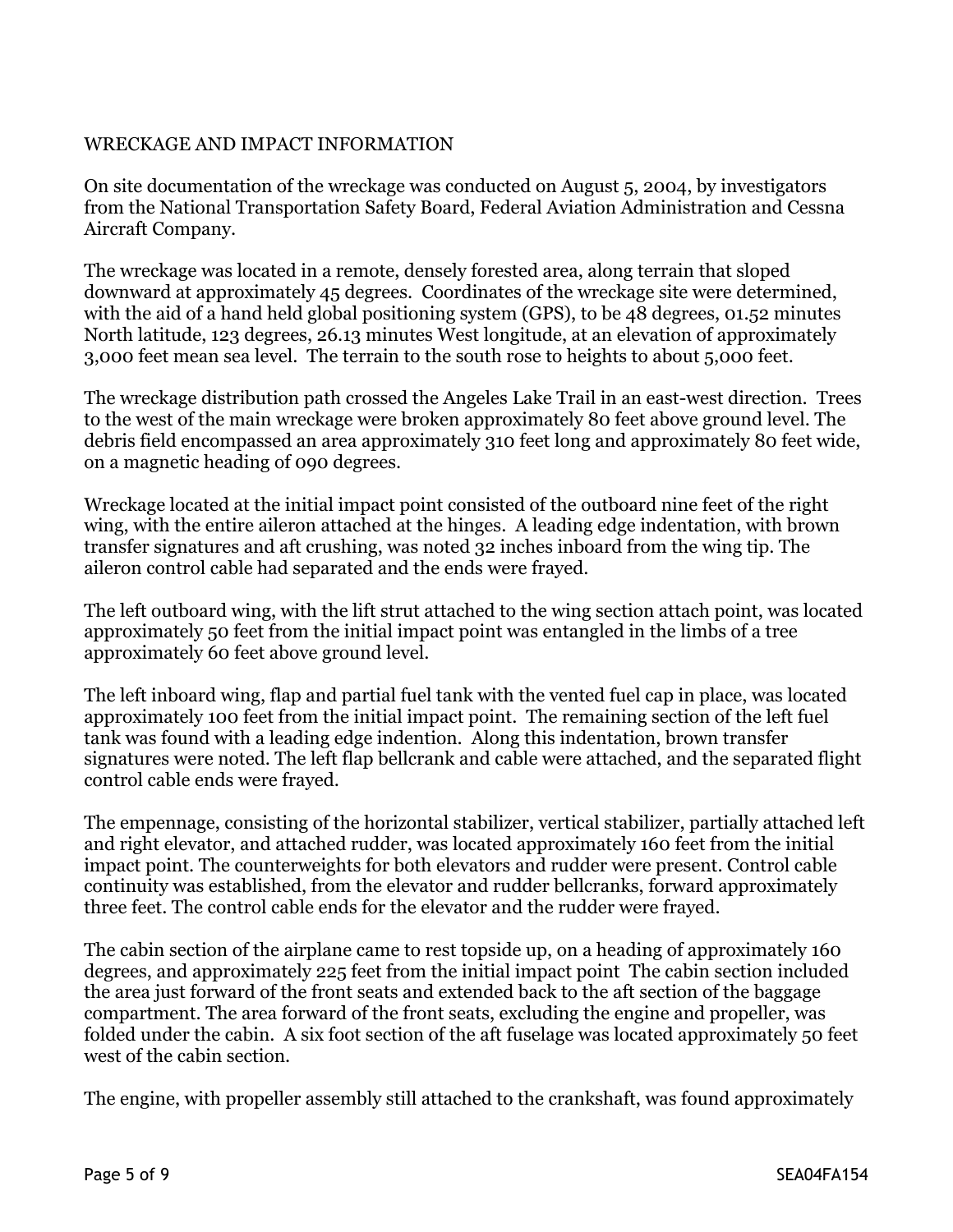100 feet east of the cabin section. The propeller assembly remained attached to the crankshaft. Both propeller blades were free to move in the hub. Propeller blade 1 displayed "S" bending signatures at the tip of the blade with the blade tip torn off. Propeller blade 2 displayed aft bending about mid range with trailing edge gouges at the tip.

#### MEDICAL AND PATHOLOGICAL INFORMATION

An autopsy was performed on the pilot by Daniel Selove, MD, Clallam County. The pilot's cause of death was reported as, "Cerebral and cranial trauma due to blunt impact to the head."

Toxicological samples were taken and sent to the Federal Aviation Administration Civil Aeromedical Institute, Oklahoma City, Oklahoma, for analysis. The results of the analysis were negative.

#### ADDITIONAL INFORMATION

RADAR data obtained from the Federal Aviation Administration and the U.S. Air force 84th RADES, indicated that the aircraft was first picked up on radar at 2150 at an elevation of 1,400 feet. The tracking continues to indicate a steady climb to about 3,000 feet with an arcing right turn tracking to the south. The last target indicated the aircraft at 3,000 feet at 2153:28, at 48 degrees 01 53.895 minutes north latitude, and 123 degrees 25 39.190 minutes west longitude.

At the time of the accident, the emergency locator transmitter (ELT) did not emit a signal. Rescue personnel who were first on site reported that they observed the unit which was partially exposed, and located at the aft end of the section of cabin. The Park Service Officer photographed the unit and reported that the switch was in the "OFF" position. The officer reported that no members of the rescue team disturbed the unit.

During the on site documentation of the wreckage by the NTSB Investigator-in-Charge, the unit was found partially contained in the support bracket. The fuselage structure around the unit was compromised. The external antenna cable remained attached to the unit, however, the cable itself was broken a few feet forward of the unit. The switch was confirmed in the "OFF" position.

The unit was removed from the accident site for further testing. The unit was sent to a Federal Aviation Administration Inspector from the San Jose, California, Flight Standards District Office, who in turn took the unit to ACK Technologies for testing. Prior to disassembly, the unit was found to perform normally when the switch was placed in the "ON" position. Further testing of the "G" switch found that the unit would not activate when the unit was struck with the technicians hand simulating an impact sufficient to activate the switch when in the "ARMED" position. After several attempts the unit finally activated. The technician noted that the G switch ball, which is normally very audible inside the unit, could not be heard at all until the unit was struck "quite hard" and freed the ball. After this, the unit functioned normally.

The unit was then opened to inspect for internal damage. The batteries were found to be installed correctly and within the shelf life of the batteries. Impact damage was noted on the positive side of the battery case. The "G" switch was then cut open and examined. A black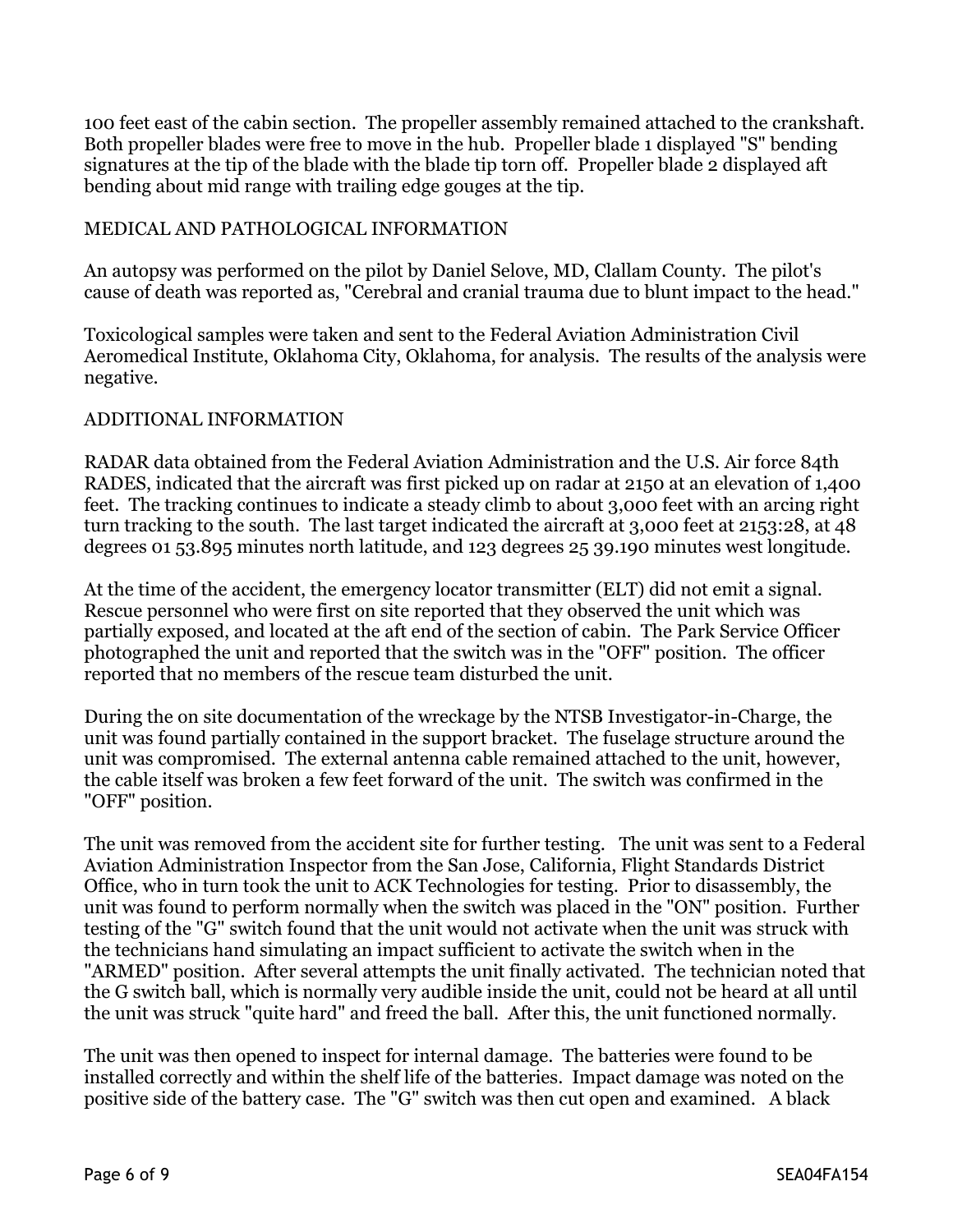powder residue was found inside on the ball and inside the switch cylinder.

The wreckage was removed from the accident site on August 7, by personnel from AvTech Services, Kent, Washington, and transported to a secured facility in Maple Valley, Washington. On August 13, 2004, investigators from the NTSB, FAA, and Cessna Aircraft completed the wreckage documentation. During this time, the wreckage was reconstructed, verifying all flight control surfaces were present. Several circular impact indentations were noted to the leading edge of both wings and the right side horizontal stabilizer. Brown colored transfer as well as fragments of wood were noted within the folds of metal within the indentations.

During the cockpit documentation, it was noted that the navigation and communication units displayed notable impact damage. The frequencies of both units were noted but none matched frequencies for the local area.

The engine was inspected to verify accessory gear and valve train continuity. Both magnetos produced a spark when rotated by hand. The top side spark plugs were removed and normal wear signatures were noted to the electrodes. Compression was developed in each cylinder except for number 1. The carburetor was broken from its mount. The vacuum pump was removed and found that the shaft was intact. The unit was opened to inspect the rotor and vanes. The vanes were found intact, however the rotor was fragmented.

The wreckage and maintenance logbook documentation was released to the owner's representative on August 18, 2004. The ELT was returned to AvTech Services on September 2, 2004. Personal items of the pilot's, which were found in the wreckage were returned to a family member on September 9, 2004.

| Certificate:                     | Commercial                                                                                                                                                                                          | Age:                              | 57, Male         |
|----------------------------------|-----------------------------------------------------------------------------------------------------------------------------------------------------------------------------------------------------|-----------------------------------|------------------|
| Airplane Rating(s):              | Single-engine land; Multi-engine<br>land                                                                                                                                                            | Seat Occupied:                    | Left             |
| <b>Other Aircraft Rating(s):</b> | None                                                                                                                                                                                                | <b>Restraint Used:</b>            |                  |
| Instrument Rating(s):            | Airplane                                                                                                                                                                                            | <b>Second Pilot Present:</b>      | No.              |
| Instructor Rating(s):            | None                                                                                                                                                                                                | <b>Toxicology Performed:</b>      | Yes.             |
| <b>Medical Certification:</b>    | Class 2 Valid Medical--w/<br>waivers/lim                                                                                                                                                            | Last FAA Medical Exam:            | March 5, 2004    |
| <b>Occupational Pilot:</b>       | No                                                                                                                                                                                                  | Last Flight Review or Equivalent: | October 16, 2002 |
| <b>Flight Time:</b>              | 668 hours (Total, all aircraft), 37 hours (Total, this make and model), 523 hours (Pilot In<br>Command, all aircraft), 45 hours (Last 90 days, all aircraft), 11 hours (Last 30 days, all aircraft) |                                   |                  |

#### **Pilot Information**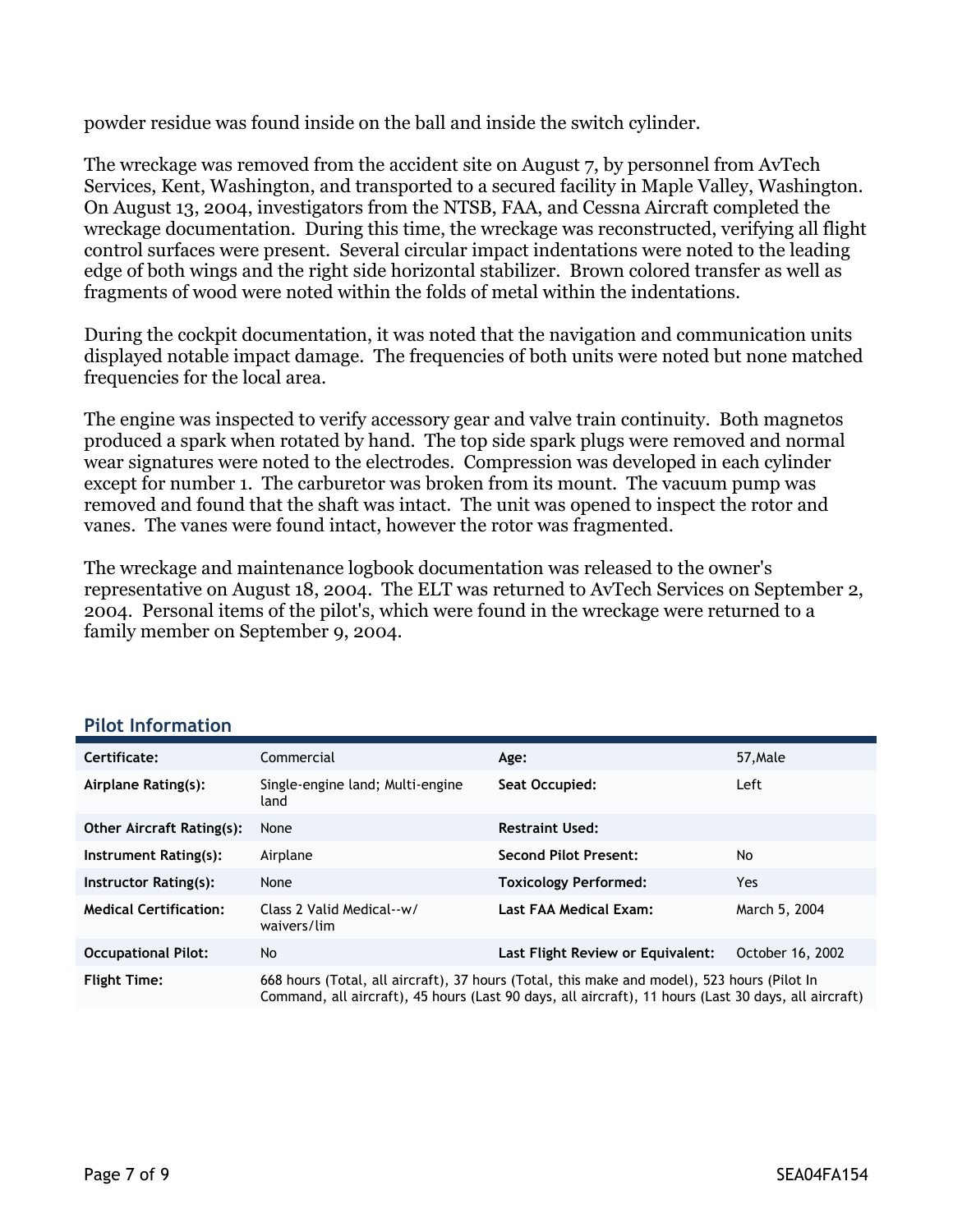# **Aircraft and Owner/Operator Information**

| Aircraft Make:                | Cessna                      | Registration:                            | N79404          |
|-------------------------------|-----------------------------|------------------------------------------|-----------------|
| <b>Model/Series:</b>          | 182P                        | <b>Aircraft Category:</b>                | Airplane        |
| <b>Year of Manufacture:</b>   |                             | <b>Amateur Built:</b>                    |                 |
| Airworthiness Certificate:    | Normal                      | Serial Number:                           | 18261815        |
| <b>Landing Gear Type:</b>     | Tricycle                    | Seats:                                   | 4               |
| Date/Type of Last Inspection: | <b>July 30, 2004 Annual</b> | <b>Certified Max Gross Wt.:</b>          | 2950 lbs        |
| Time Since Last Inspection:   |                             | Engines:                                 | 1 Reciprocating |
| Airframe Total Time:          |                             | <b>Engine Manufacturer:</b>              | Continental     |
| ELT:                          | Installed, not activated    | <b>Engine Model/Series:</b>              | $0 - 470 - 50$  |
| <b>Registered Owner:</b>      |                             | <b>Rated Power:</b>                      | 235             |
| Operator:                     |                             | <b>Operating Certificate(s)</b><br>Held: | None            |

### **Meteorological Information and Flight Plan**

| <b>Conditions at Accident Site:</b>     | Instrument (IMC)                 | <b>Condition of Light:</b>                     | Night/dark       |
|-----------------------------------------|----------------------------------|------------------------------------------------|------------------|
| <b>Observation Facility, Elevation:</b> | CLM, 291 ft msl                  | Distance from Accident Site:                   | 6 Nautical Miles |
| <b>Observation Time:</b>                | 21:53 Local                      | Direction from Accident Site:                  | $320^\circ$      |
| Lowest Cloud Condition:                 |                                  | Visibility                                     | 7 miles          |
| Lowest Ceiling:                         | Overcast / 3700 ft AGL           | Visibility (RVR):                              |                  |
| Wind Speed/Gusts:                       | 4 knots /                        | <b>Turbulence Type</b><br>Forecast/Actual:     |                  |
| <b>Wind Direction:</b>                  | $280^\circ$                      | <b>Turbulence Severity</b><br>Forecast/Actual: |                  |
| <b>Altimeter Setting:</b>               | 30.02 inches Hg                  | <b>Temperature/Dew Point:</b>                  | 14°C / 14°C      |
| <b>Precipitation and Obscuration:</b>   | No Obscuration; No Precipitation |                                                |                  |
| <b>Departure Point:</b>                 | Port Angeles, WA (CLM)           | Type of Flight Plan Filed:                     | None             |
| Destination:                            | Seattle, WA (BFI)                | <b>Type of Clearance:</b>                      | None             |
| <b>Departure Time:</b>                  | 21:45 Local                      | Type of Airspace:                              | Class E          |